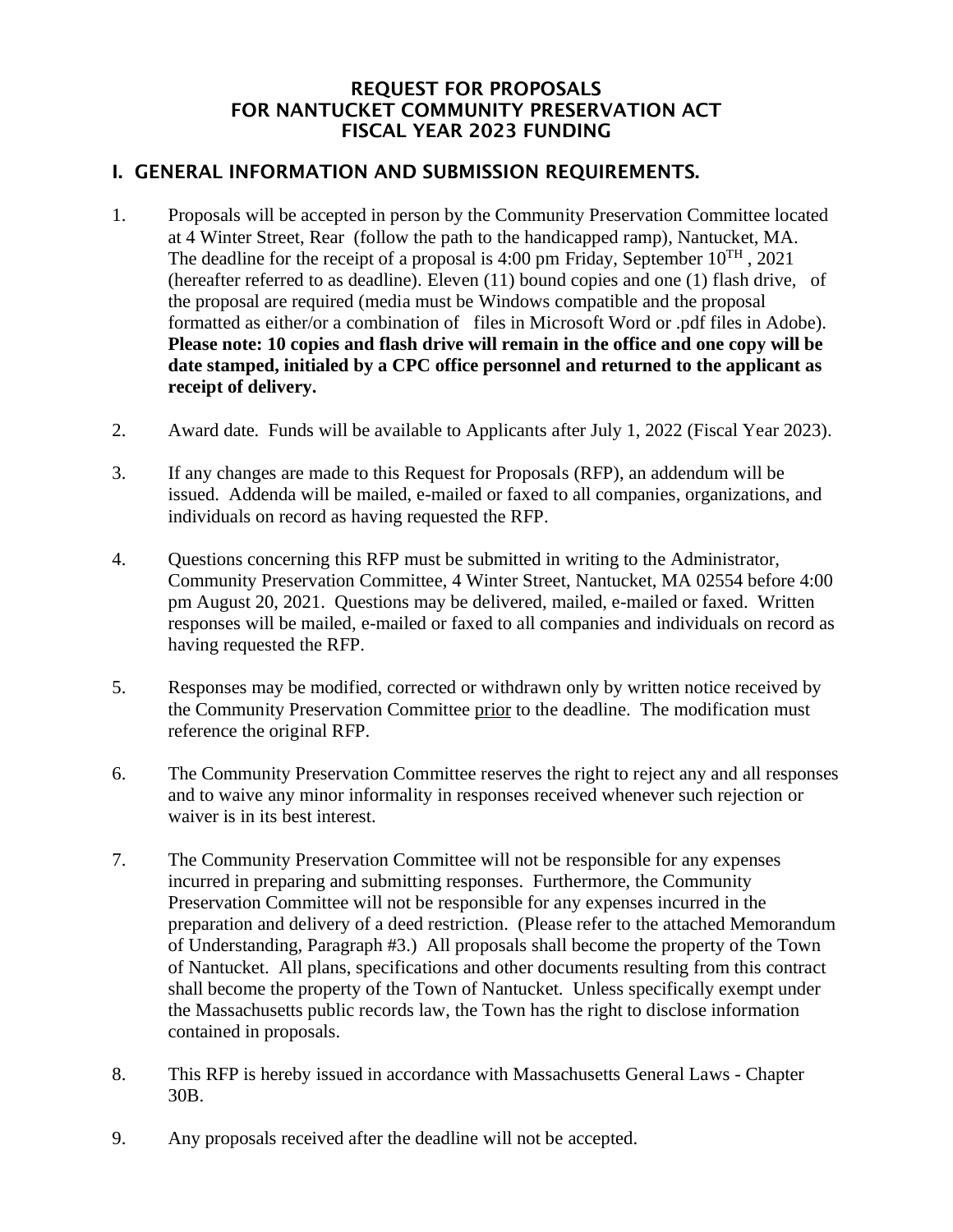- 10. Purchases by the Town of Nantucket are exempt from federal, state and municipal sales and/or excise taxes.
- 11. The Tax Compliance Certification, Certificate of Non-Collusion and Memorandum of Understanding must be included with the proposal. The authorized individual(s) must sign these forms.
- 12. Unexpected closures. If the Community Preservation Committee Office, located at 4 Winter Street, far rear (follow handicapped ramp) is closed on the deadline, due to uncontrolled events such as fire, snow, ice, wind or building evacuation, the date for project submissions will be postponed until 4:00 PM on the next normal business day. Projects will be accepted until that date and time.
- 13. The Town of Nantucket is an Affirmative Action/Equal Opportunity Employer. The Town encourages proposals from qualified MBE/DBE/WBE firms.
- 14. Applicants should be aware that many overnight mailing services do not guarantee service to Nantucket.
- 15. Responses to the RFP must be prepared according to the guidelines set forth herein. Selection of the successful Applicant(s) will be based upon an evaluation and analysis of the information and materials required under the RFP.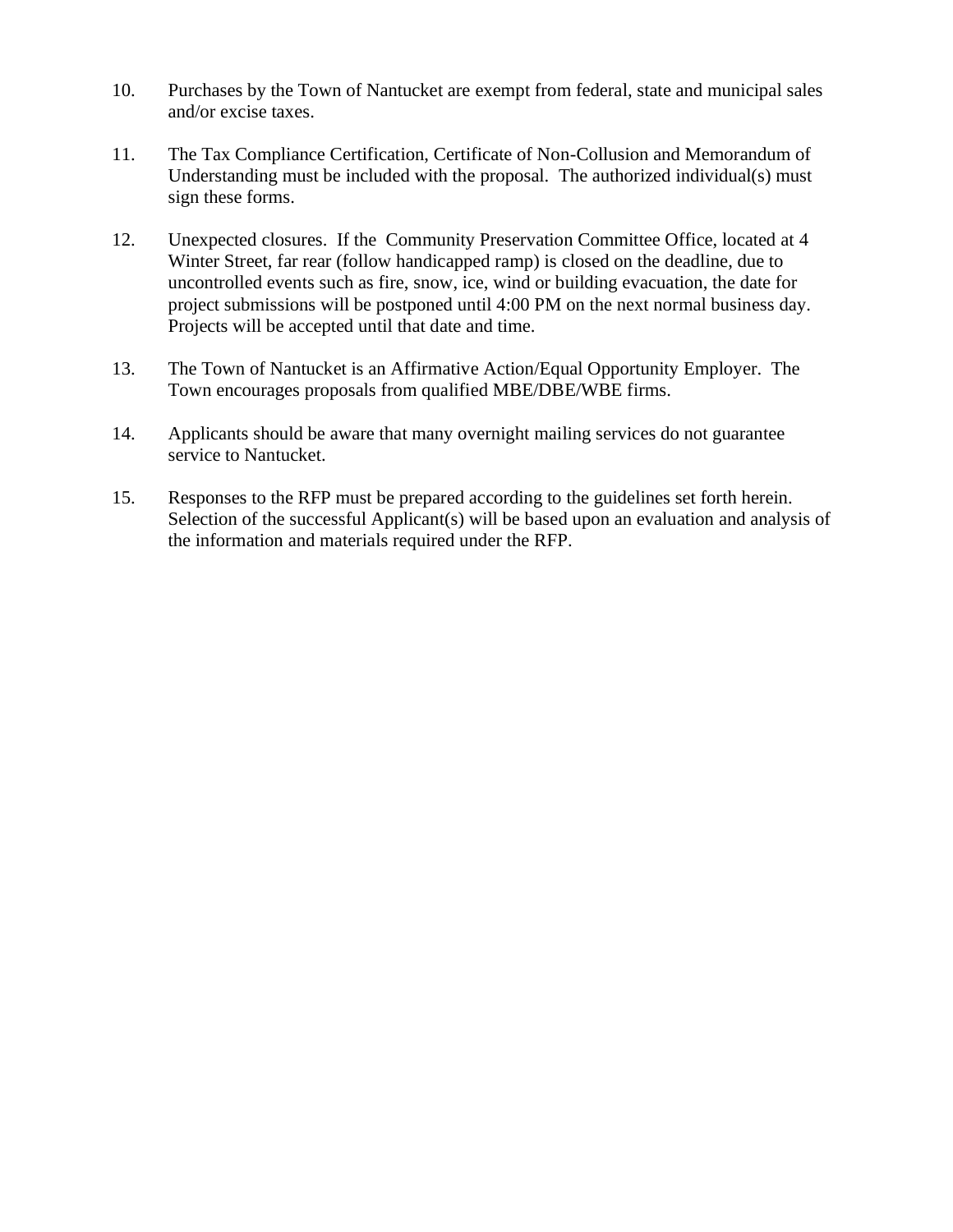# II. PROJECT OBJECTIVES.

Projects submitted to the Community Preservation Committee for potential funding should meet the requirements from one or more of the following areas

- $\triangleright$  the acquisition, creation and preservation of open space;
- $\triangleright$  the acquisition and/or preservation of historic resources;
- $\triangleright$  the creation, preservation and support of housing for the community (herein referred to as community housing);
- $\triangleright$  rehabilitation or restoration of such open space; historic resources; land for recreational use and community housing\* that is acquired or created.

#### **Background**

The Community Preservation Committee (herein referred to as the "CPC" or "Committee") is a nine member board established in accordance with Massachusetts General Law Chapter 44B, sections 3-7.

The CPC shall study the needs, possibilities and resources of the Town of Nantucket. The Committee shall consult with various agencies, organizations and/or individuals, and particularly those represented on the Committee, in conducting such studies. In order to disseminate information and increase public awareness, the CPC will hold at least one or more public information sessions yearly as part of its annual review process

The Committee shall make recommendations to Town Meeting for:

- $\triangleright$  the acquisition, creation and/or preservation of open space;
- $\triangleright$  the acquisition and/or preservation of historic resources;
- $\triangleright$  the creation, preservation and/or support of housing for the community;
- $\triangleright$  rehabilitation or restoration of such open space; historic resources; land for recreational use and community housing\* that is acquired or created.

The Committee shall make annual recommendations to Town Meeting for funding community preservation acquisitions, initiatives and administration. The Committee may propose appropriations or reserves from fund financing sources for specific projects or categories of projects, or for other purposes that are consistent with community preservation but for which sufficient revenues are not then available in the Community Preservation Fund.

*\* With respect to housing for the community, the CPC shall recommend, wherever possible, the reuse of existing buildings or construction of new buildings on previously developed sites.*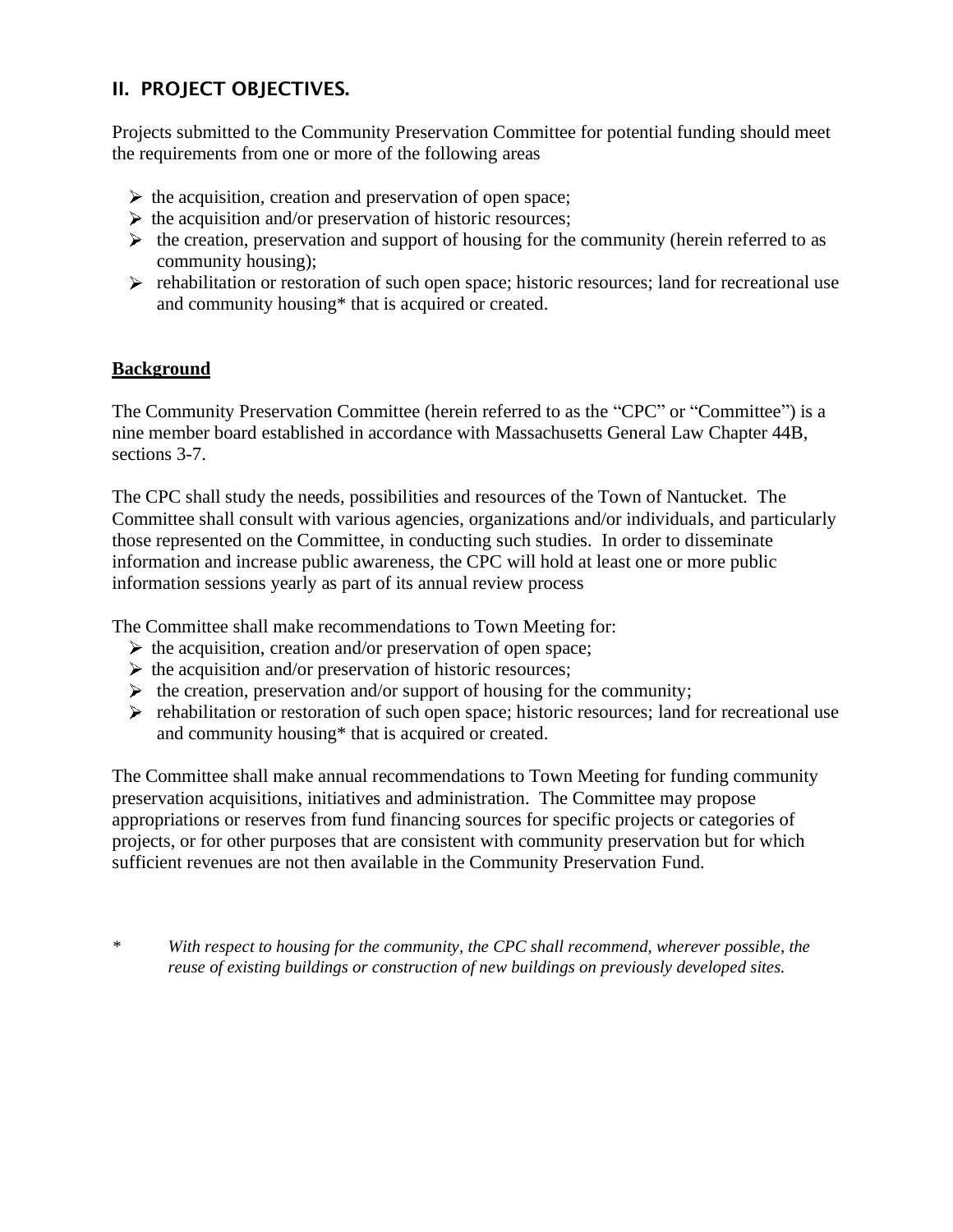# III. FORM OF PROPOSAL

The Applicant shall submit a proposal which shall be formatted in the order as shown below. The proposal shall include all details as listed that are considered applicable to the project. All submitted pages must be numbered.

#### **SYNOPSIS**

- Project Title
- Name of Organization
- CPC Funding Request
- Synopsis of Project (*one paragraph in length*)

*(Note: The synopsis page is to be only 1 page in length and will be used by the CPC as a description page for various individuals or organizations, press release and/or a potential informational page for Annual Town Meeting.)* 

# **APPLICANT INFORMATION**

- Project Title
- Name of Organization (*Please note if public or private*)
- Address (*both Street and P.O. Box*)
- Location of Project site(s) including Tax Map and Parcel numbers with Site Highlighted, Acreage and Zoning District (each as applicable)
- Telephone
- $\blacksquare$  Fax #
- E-mail
- Website
- Contact Person(s) (*Also list appropriate titles, telephone numbers and e-mail addresses*)
- Federal Tax Identification Number (*if non-profit*)

# **APPLICANT BACKGROUND**

- Applicant history and resumes of the three (3) highest officers
- Names of governing board, trustees, directors or members
- Description of any established records of comparable projects

# **PROJECT INFORMATION**

- Scope or Concept of Project
- Project Goal (*List the broad goal(s) of the proposed project)*
- Project Objectives (*List the specific objectives for the project)*
- Describe how the project accomplishes the goals and objectives of the CPA
- Relevance to Community (*Indicate how the project is important and innovative. Also, describe how this project is relevant to the current and/or future needs of the Nantucket Community*)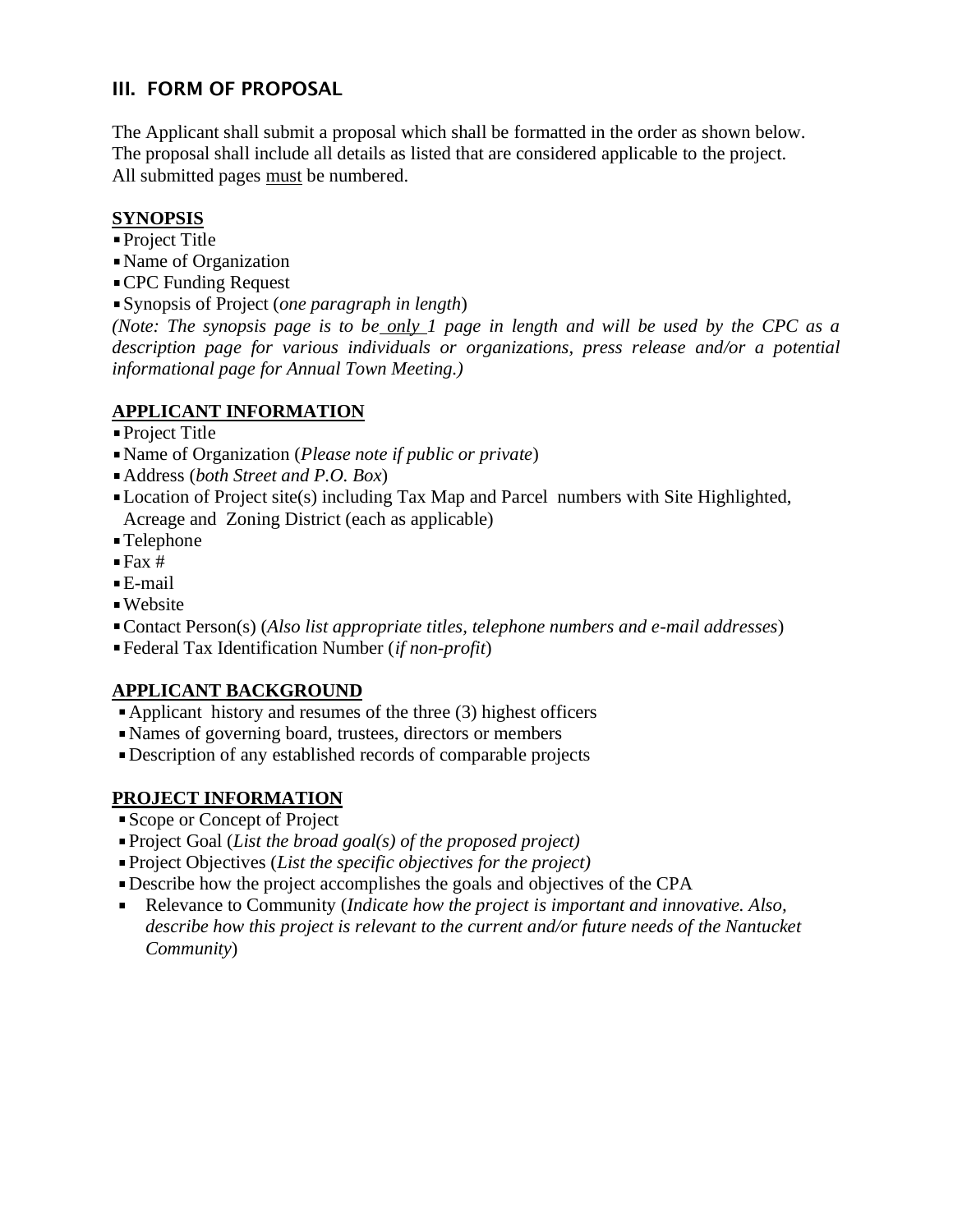# **PROJECT PLAN & FINANCES**

- CPC Funding Request (*Total*)
- Proposed schedule (of work) for securing financing, facility design and permitting, construction, implementation of staffing and allocation of units (where applicable). The Applicant should include time-lines, projected required personnel and schedules for completing the project.
- A Financial plan, including project budgets, evidence of interest from potential lenders, statements indicating how CPA funds are to be used by the Applicant, how Applicant intends to bring proposed Nantucket facility to completion, and a "sources and uses of funds" exhibit. The Applicant must detail the time and costs that will be required to complete the project.
- Line item Budget
- **Briefly provide justifications of why each type of expense is needed and describe expected** project costs (*Personnel (existing and new); operating expenses (e.g. printing, telephone, postage, materials); other expenses*)
- Other Funding Source(s), including private/public/in-kind
- Operation and maintenance plan for proposed Nantucket project
- Project evaluation and maintenance (*Describe how you will monitor progress to identify what works and what needs improvement after the project is completed. Indicate how continuation of the project will be secured after the grant.*)
- **Long-term integrity of the project upon completion**

# **SUPPORT DOCUMENTS**

- **Letters of support from community organizations or other such sources**
- ■References
- Pertinent studies or statistics
- Other relative materials specific to the project
- Copy of most recent Income Tax Form 990
- Copy of last certified audit
- Certificate of Non-Collusion\*
- Tax Compliance Certification\*
- Memorandum of Understanding\*
- \* Each as provided herein.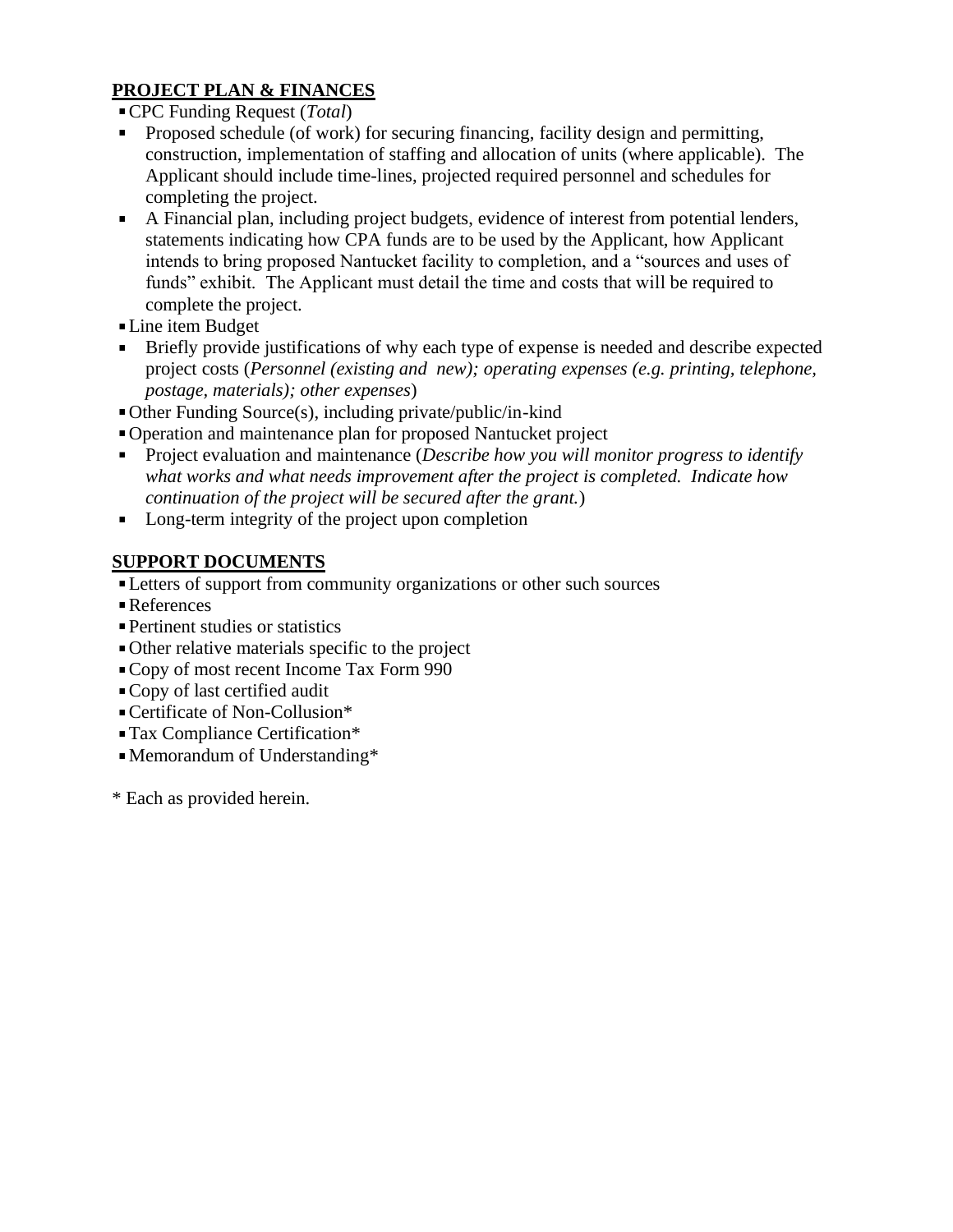# IV. PROPOSAL EVALUATION PROCEDURE

The Community Preservation Committee will evaluate proposals according to the quality requirements contained herein. Proposals failing to comply with one or more of the quality requirements stated on the following page shall be disqualified from further consideration.

Proposals that comply with the quality requirements will be further evaluated based on the comparative criteria detailed. Each proposal will be assigned a rating for each comparative criterion and a composite rating.

Finalists will be identified from the evaluation of comparative criteria. The CPC will rank these finalists. The CPC reserves the right to reject any and all proposals if such rejection is in its best interest.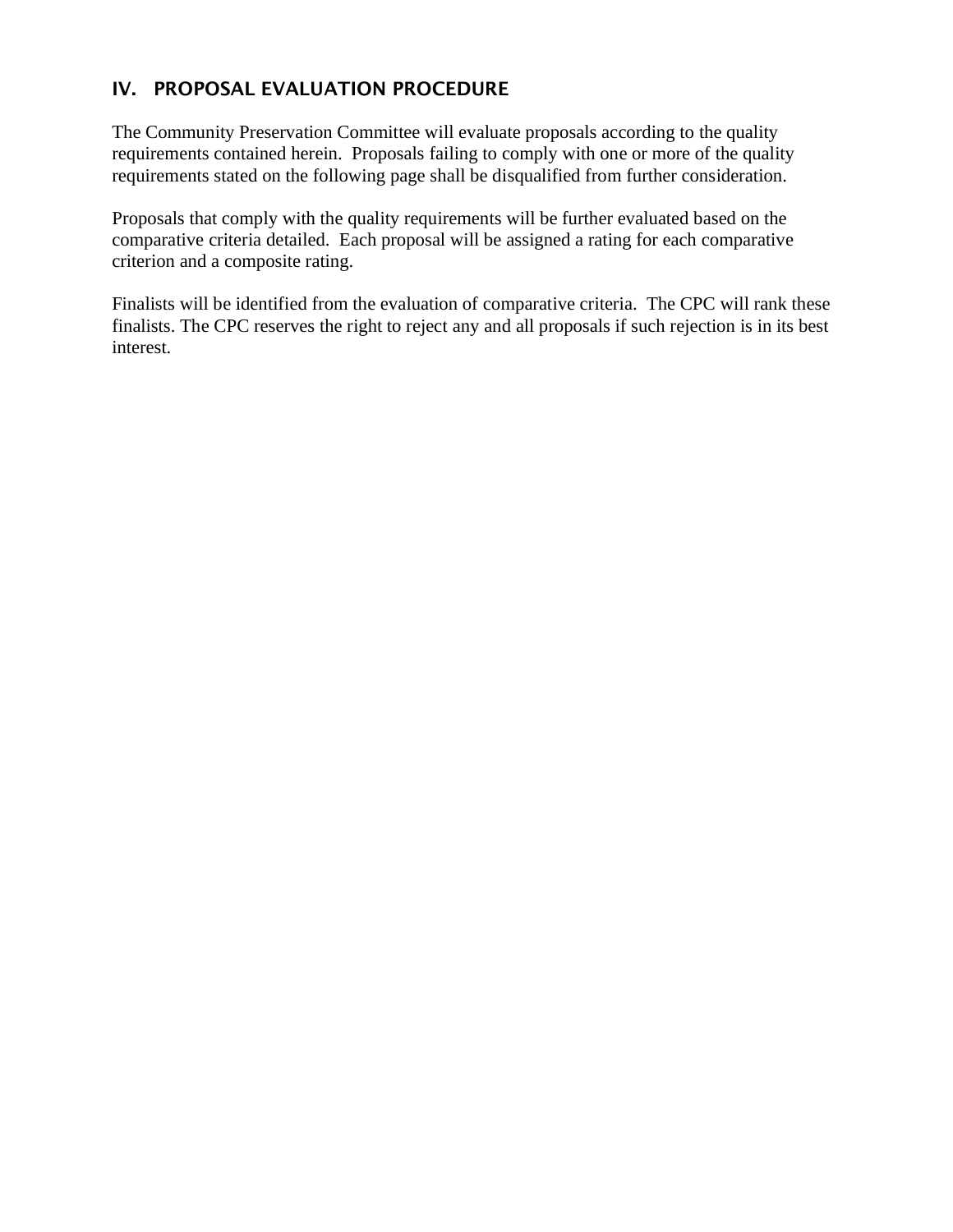# **Community Preservation Committee Proposal Evaluation Sheet**

| Name of Project:                                                                                                                                                |              |                             |
|-----------------------------------------------------------------------------------------------------------------------------------------------------------------|--------------|-----------------------------|
|                                                                                                                                                                 |              |                             |
| Please assign the project a relative score in each criterion, 1 being the least, 5 being the best.<br>Then tally the total score for the project at the bottom. |              |                             |
| <b>Criteria</b><br>Relevant experience of the Applicant                                                                                                         | <b>Score</b> | <b>Comments / Questions</b> |
| Relevant experience of Applicant's staff                                                                                                                        |              |                             |
| <b>Support Services</b>                                                                                                                                         |              |                             |
| Quality of written materials                                                                                                                                    |              |                             |
| Diversity of programs/services offered                                                                                                                          |              |                             |
| Participation rates in comparable programs                                                                                                                      |              |                             |
| Experience working with municipalities                                                                                                                          |              |                             |
| Implementation plan                                                                                                                                             |              |                             |
| Applicability to goals and objectives of the<br><b>Community Preservation Act</b>                                                                               |              |                             |
| Benefit / Risk Analysis of project as it relates<br>to the current and future needs of Nantucket                                                                |              |                             |
| <b>Total Score</b>                                                                                                                                              |              |                             |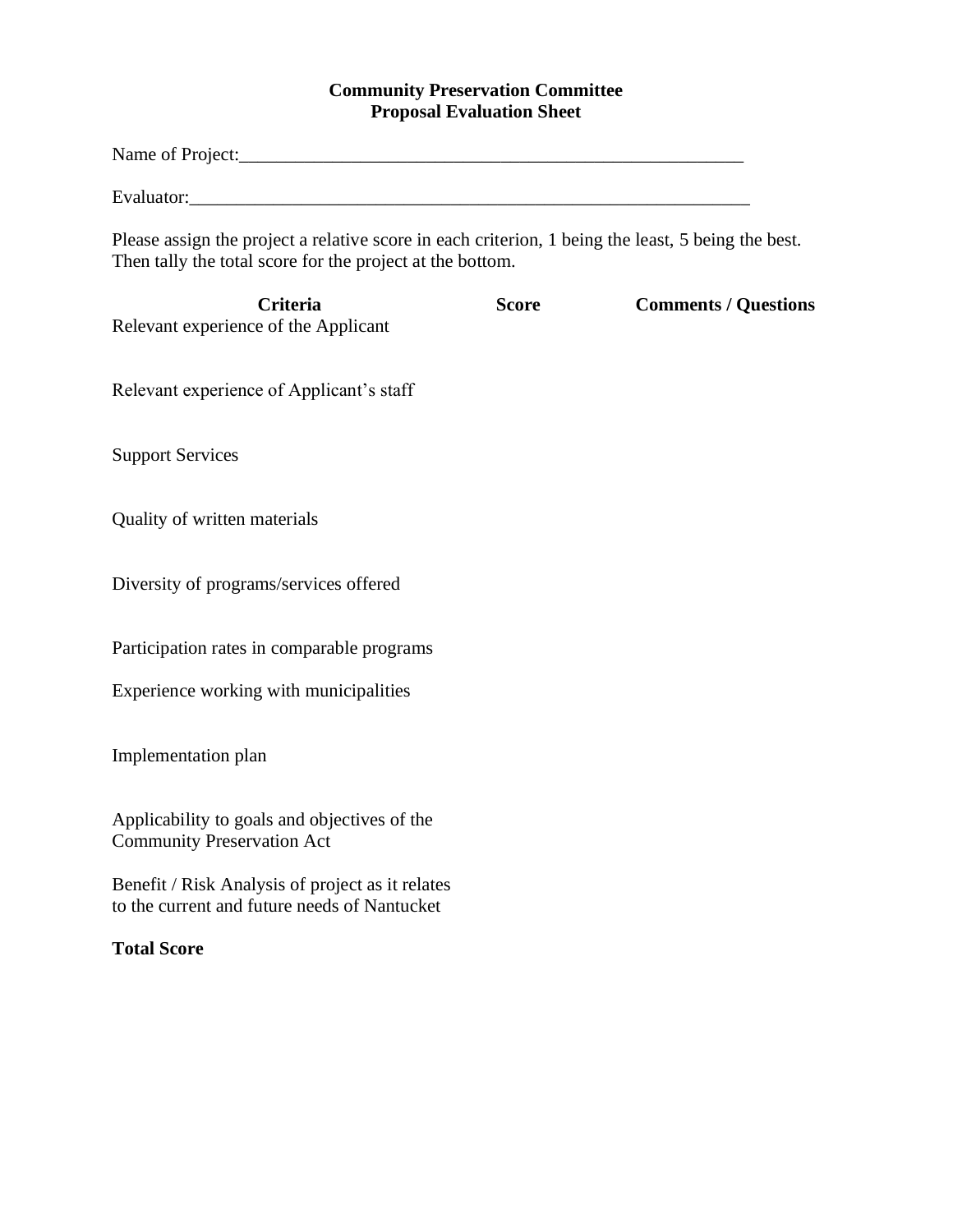# V. RULES FOR AWARD.

Each project submitted to the Community Preservation Committee (CPC) will be reviewed between the application deadline and approximately November 2, 2019. Projects accepted for funding by the Community Preservation Committee will be notified during December 2019 . The Community Preservation Committee will then draft a Citizens Warrant Article (herein referred to as the Article) for Annual Town Meeting 2020 (ATM '20). Upon successful passage of the Article at ATM '20 applicants will be assigned a liaison (herein referred to as the ( Project Manager) from the CPC. The Project Manager and Applicant will be required to oversee the project. Physical work may commence on a project after the ratification of the Article at ATM (ratification is generally performed at the close of ATM). Any project expenses incurred prior to the ratification of the Article at ATM are the sole responsibility of the applicant. Disbursements for funding of projects will initially be available at the end of July 2, 2020.

In order for funding to be distributed all Applicants must have filed with the CPC a copy of either an appropriate historic preservation restriction, community housing restriction or conservation restriction running in favor of an entity authorized by the Commonwealth to hold such restrictions, meeting the requirements of Chapter 184 of the General Laws pursuant to section 12 of the Community Preservation Act. Funds for creating, implementing and monitoring the deed restriction may not be derived from CPC funds. The deed restriction must be completed by no later than the time that up to 50% of allocated funds have been utilized. In a case whereby a project is believed to be exempt from such a deed restriction, the Applicant must provide proper documentation supporting this exemption. It is the ultimate decision of the Committee to accept or reject this exemption from the deed restriction.

For disbursements from the Project funds, the Applicant in conjunction with the CPC Project Manager must complete a Project Status Report (PSR – see attachment). The Project Manager will then be required to present all pertinent information to the CPC at a regularly scheduled meeting. During these meetings, the Committee members of the CPC will review the PSR and make a determination of eligibility for fund distribution to the Applicant.

The Request for Payment – Guidelines is attached for your information.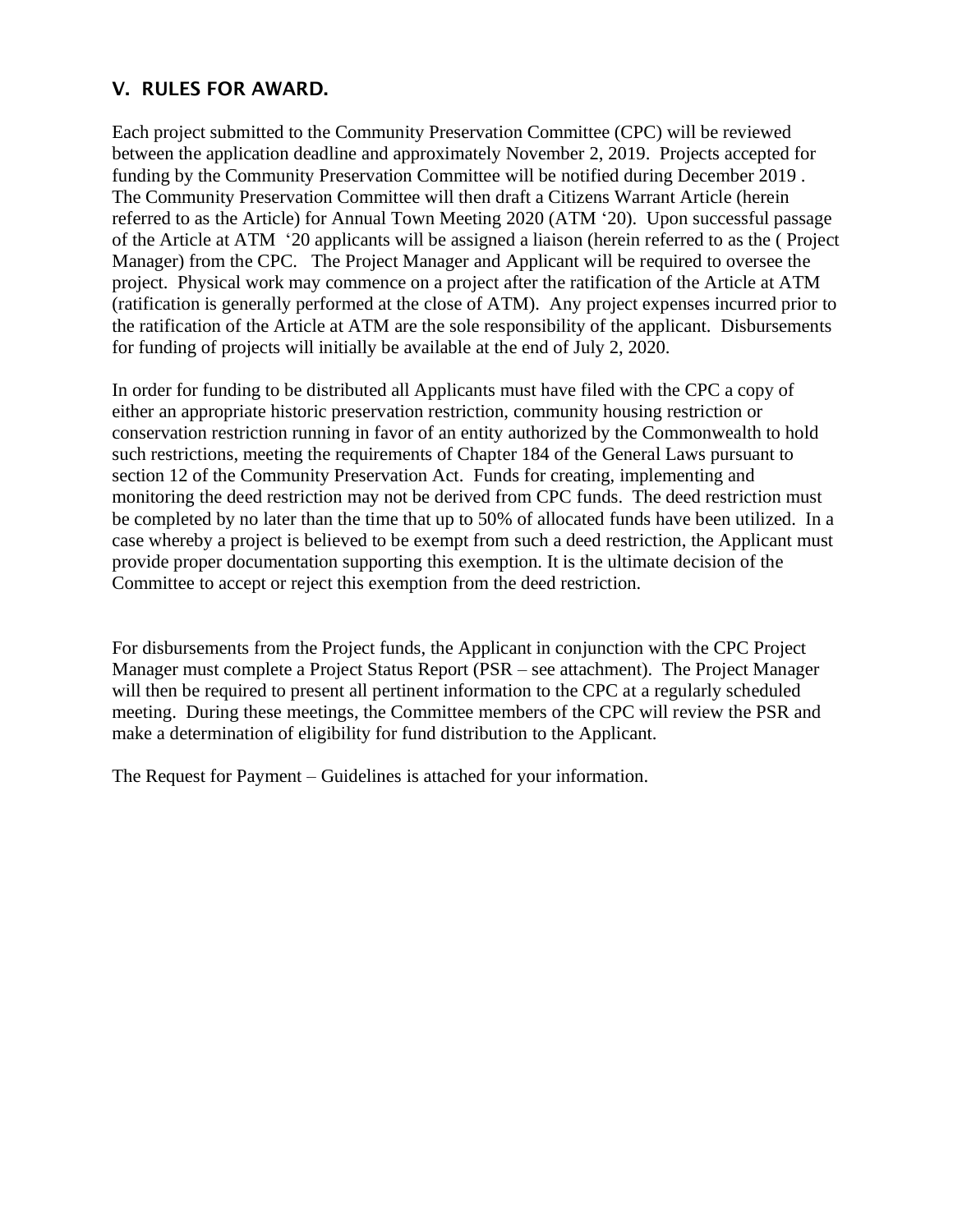# CERTIFICATE OF NON-COLLUSION

The undersigned certifies under penalties of perjury that this bid or proposal has been made and submitted in good faith and without collusion or fraud with any person. As used in this certification, the word "person" shall mean any natural person, business, partnership, corporation, union, committee, club, or other organization, entity, or group of individuals.

> \_\_\_\_\_\_\_\_\_\_\_\_\_\_\_\_\_\_\_\_\_\_\_\_\_\_\_\_\_\_\_\_\_\_\_\_\_ Signature of person signing bid or proposal

> \_\_\_\_\_\_\_\_\_\_\_\_\_\_\_\_\_\_\_\_\_\_\_\_\_\_\_\_\_\_\_\_\_\_\_\_\_

\_\_\_\_\_\_\_\_\_\_\_\_\_\_\_\_\_\_\_\_\_\_\_\_\_\_\_\_\_\_\_\_\_\_\_\_\_

\_\_\_\_\_\_\_\_\_\_\_\_\_\_\_\_\_\_\_\_\_\_\_\_\_\_\_\_\_\_\_\_\_\_\_\_\_

\_\_\_\_\_\_\_\_\_\_\_\_\_\_\_\_\_\_\_\_\_\_\_\_\_\_\_\_\_\_\_\_\_\_\_\_\_

Print Name

Title

Name of Organization / Business

Date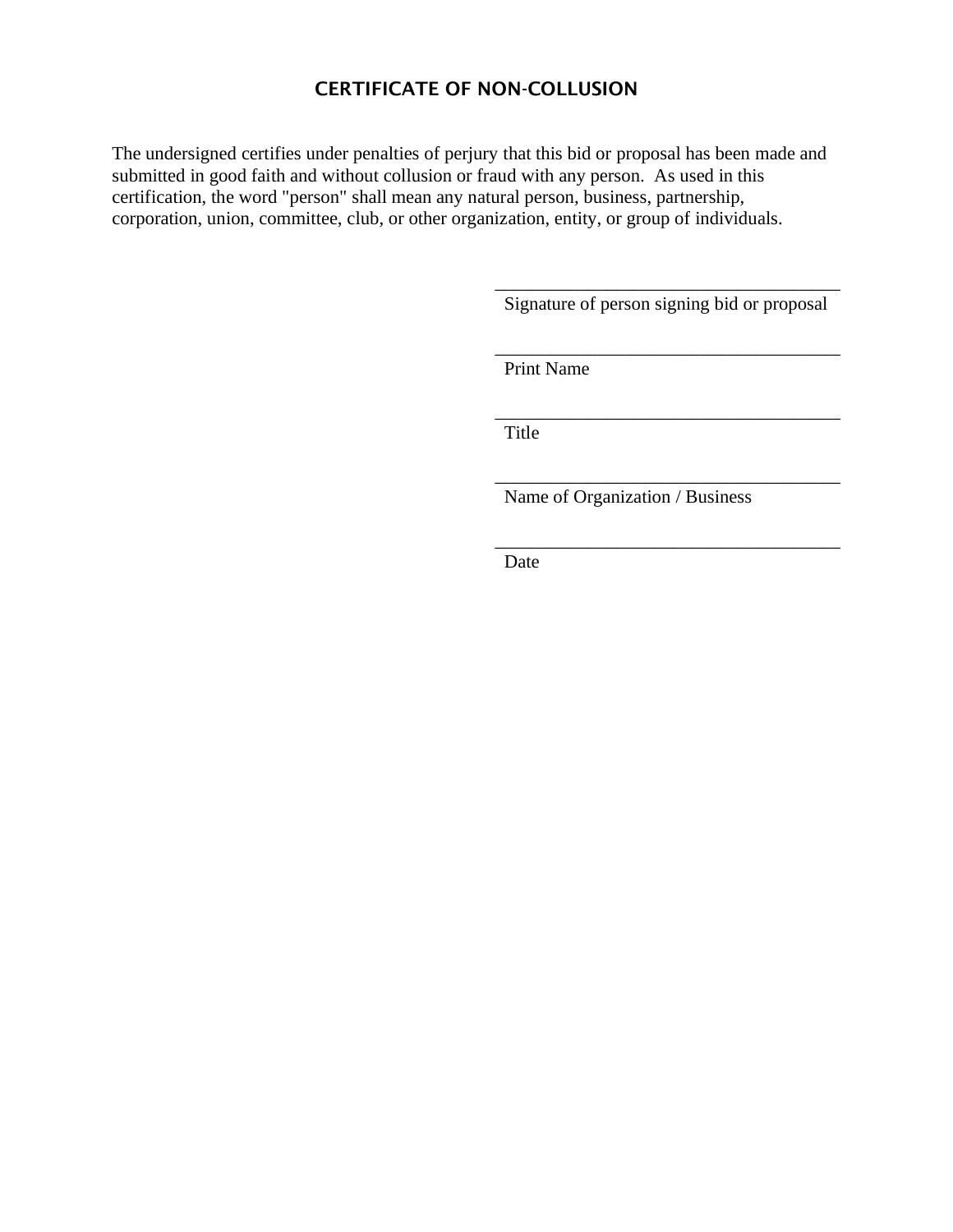# TAX COMPLIANCE CERTIFICATION

Pursuant to M.G.L. 62C, §49A, I certify under the penalties of perjury that, to the best of my knowledge and belief, I am in compliance with all laws of the Commonwealth relating to taxes, reporting of employees and contractors, and withholding and remitting child support.

\_\_\_\_\_\_\_\_\_\_\_\_\_\_\_\_\_\_\_\_\_\_\_\_\_\_\_\_\_\_\_\_\_\_\_ \_\_\_\_\_\_\_\_\_\_\_\_\_\_\_\_\_\_\_\_\_\_\_\_\_\_\_\_\_\_\_\_\_

Federal Employer ID Number Name of Corporation

By:\_\_\_\_\_\_\_\_\_\_\_\_\_\_\_\_\_\_\_\_\_\_\_\_\_\_\_\_\_\_\_\_ President's Signature

Print Name

By:\_\_\_\_\_\_\_\_\_\_\_\_\_\_\_\_\_\_\_\_\_\_\_\_\_\_\_\_\_\_\_\_

Treasurer's Signature

Print Name

Date:\_\_\_\_\_\_\_\_\_\_\_\_\_\_\_\_\_\_\_\_\_\_\_\_\_\_\_\_\_\_

\_\_\_\_\_\_\_\_\_\_\_\_\_\_\_\_\_\_\_\_\_\_\_\_\_\_\_\_\_\_\_\_

 $\overline{\phantom{a}}$  ,  $\overline{\phantom{a}}$  ,  $\overline{\phantom{a}}$  ,  $\overline{\phantom{a}}$  ,  $\overline{\phantom{a}}$  ,  $\overline{\phantom{a}}$  ,  $\overline{\phantom{a}}$  ,  $\overline{\phantom{a}}$  ,  $\overline{\phantom{a}}$  ,  $\overline{\phantom{a}}$  ,  $\overline{\phantom{a}}$  ,  $\overline{\phantom{a}}$  ,  $\overline{\phantom{a}}$  ,  $\overline{\phantom{a}}$  ,  $\overline{\phantom{a}}$  ,  $\overline{\phantom{a}}$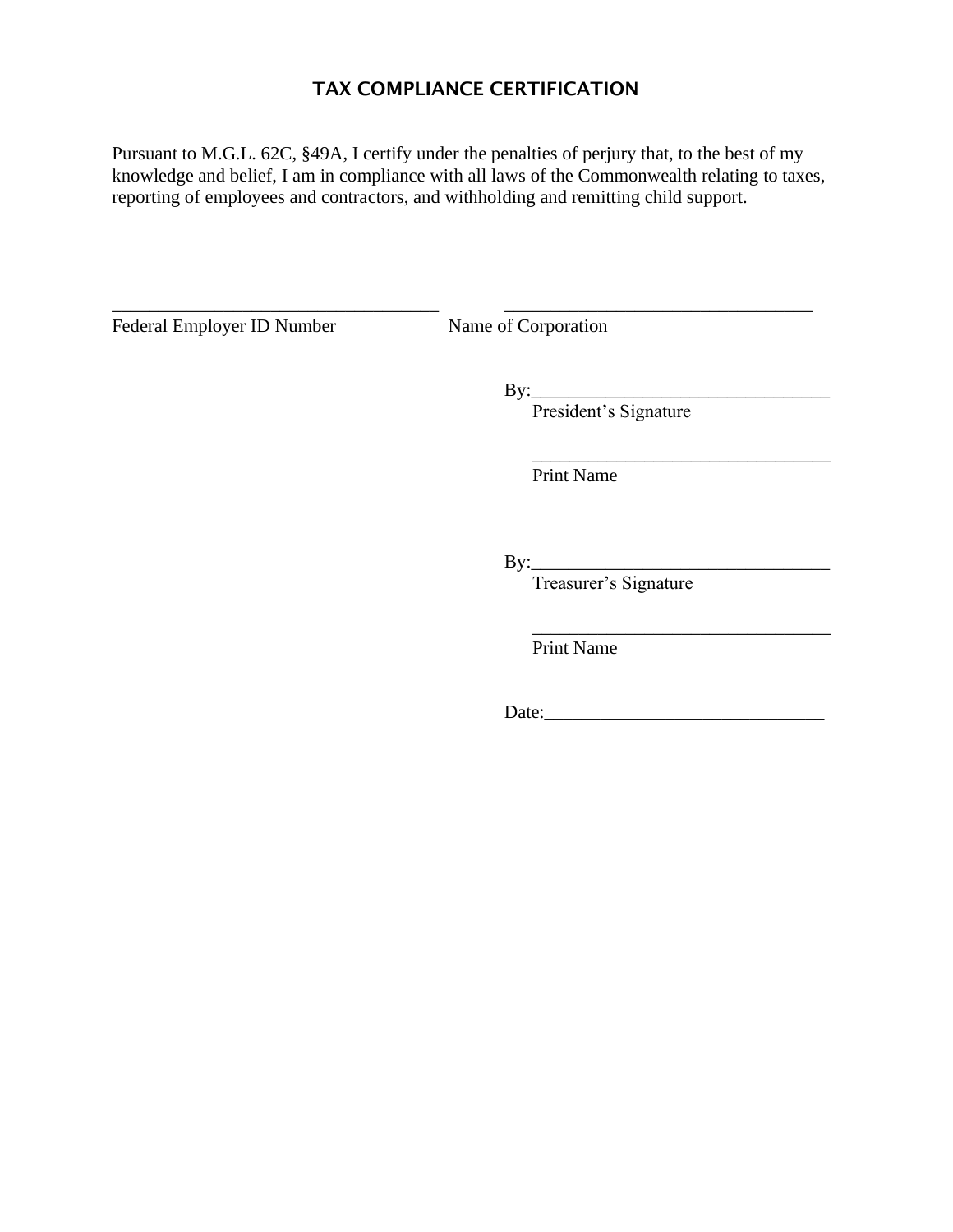#### MEMORANDUM OF UNDERSTANDING (page 1of 2)

- 1. Funds may only be spent on items listed on the submitted budget in the application. All changes to budgets must be approved by the CPC in advance, otherwise funding may not be distributed.
- 2. Funding from the CPC may not be used to replace, or free up for any other use, alternate funds or revenue sources.
- 3. All projects (unless otherwise exempted) must have a deed restriction appurtenant to the CPC Town Meeting Article. Funds for creating, implementing and monitoring the deed restriction may not be derived from CPC funds. The deed restriction must be completed by no later than the time that up to 50% of allocated funds have been utilized. In a case whereby a project is believed to be exempt from such a deed restriction, the Applicant must provide proper documentation supporting this exemption. It is the ultimate decision of the Committee to accept or reject this exemption from the deed restriction.
- 4. Applicants must make themselves available in a timely fashion to CPC Commissioners. This may include spot checks on and reviews how CPC money is being spent.
- 5. Applicants must submit digital photographs of the progress on their project to the CPC. Any photographs submitted are to remain the property of the CPC and may be used to show others the benefits of the Community Preservation Act.
- *6.* **Applicants must note the CPC as a funding source for their project. This notation must appear on any materials involving this project (i.e. press releases, brochures, television ads, signage at project sites ).** *Repetitive failure of the applicant to adhere to this guideline may lead to denial or revocation of funds.*

#### **7. All town agencies must inform the Town Administrator and Board of Selectmen before submitting a project proposal to the CPC.**

- 8. Upon submission of this application to the CPC, the signatory acknowledges that they and their organization have reviewed and understand Massachusetts General Laws Chapter 30B and Chapter 44B. Furthermore, this acknowledges that all projects are subject to current and ongoing state and local laws, rules & regulations.
- 9. Upon submission of this application to the CPC, the signatory acknowledges that the CPC may utilize opinions from the Massachusetts Community Preservation Coalition and other such sources it deems necessary in reviewing the ongoing status of a project.
- 10. The applicant authorizes the CPC to perform background checks.
- 11. The signatory of this document indicates that they have the right to enter into contracts for the Applicant.
- 12. The Applicant understands that violation of any of these rules and regulations may be grounds for the CPC to delay or deny payment of funds (up to the full amount awarded to the project) on said project.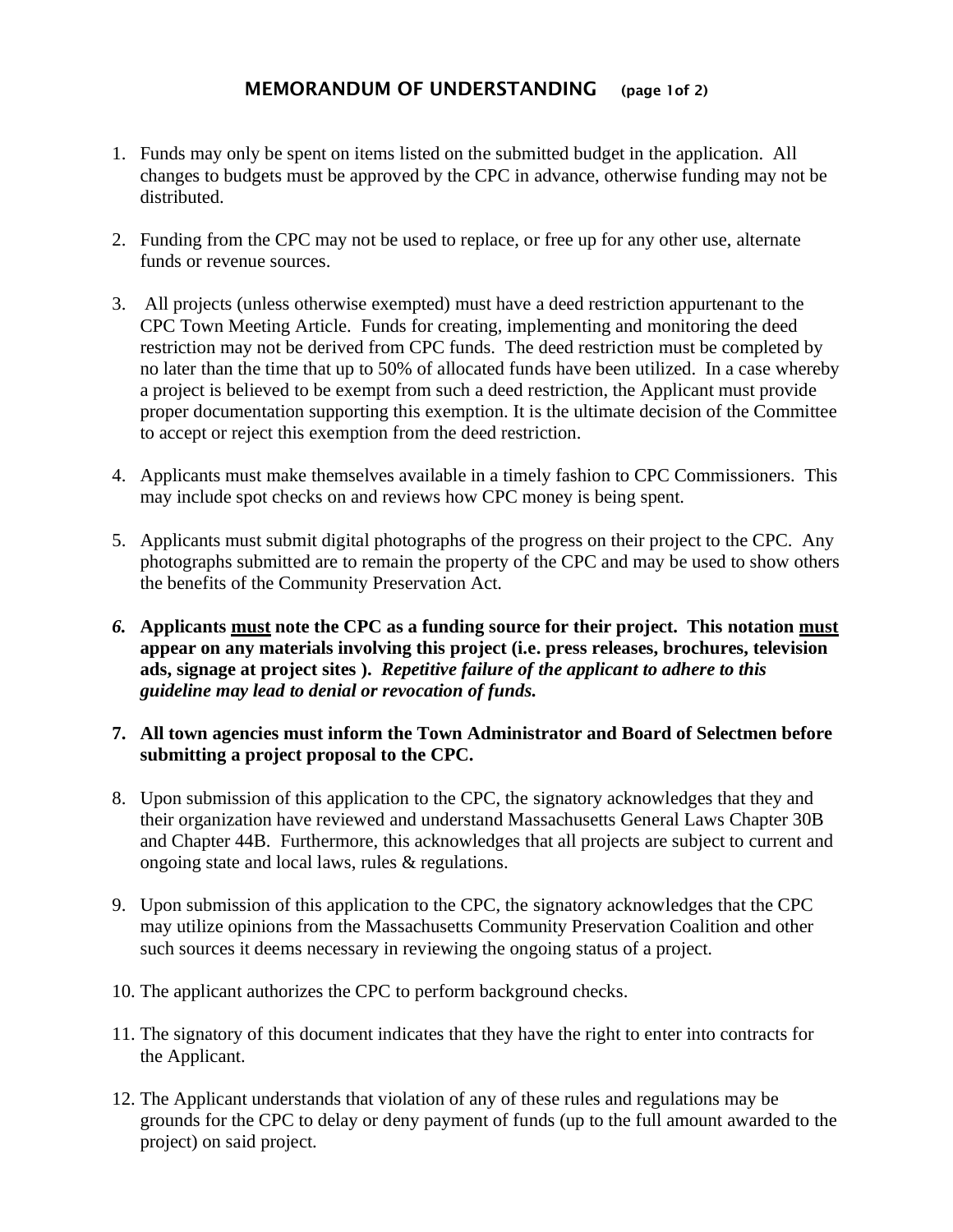# MEMORANDUM OF UNDERSTANDING (page 2 of 2)

 $\mathcal{L}_\text{max}$  and  $\mathcal{L}_\text{max}$  and  $\mathcal{L}_\text{max}$ 

\_\_\_\_\_\_\_\_\_\_\_\_\_\_\_\_\_\_\_\_\_\_\_\_\_\_\_\_\_\_\_\_\_\_\_\_\_

\_\_\_\_\_\_\_\_\_\_\_\_\_\_\_\_\_\_\_\_\_\_\_\_\_\_\_\_\_\_\_\_\_\_\_\_\_

Signature of person signing proposal Title

\_\_\_\_\_\_\_\_\_\_\_\_\_\_\_\_\_\_\_\_\_\_\_\_\_\_\_\_\_\_\_\_\_\_\_\_\_

Print Name

and the set of the set of the set of the set of the set of the set of the set of the set of the set of the set of the set of the set of the set of the set of the set of the set of the set of the set of the set of the set o

Name of Organization / Business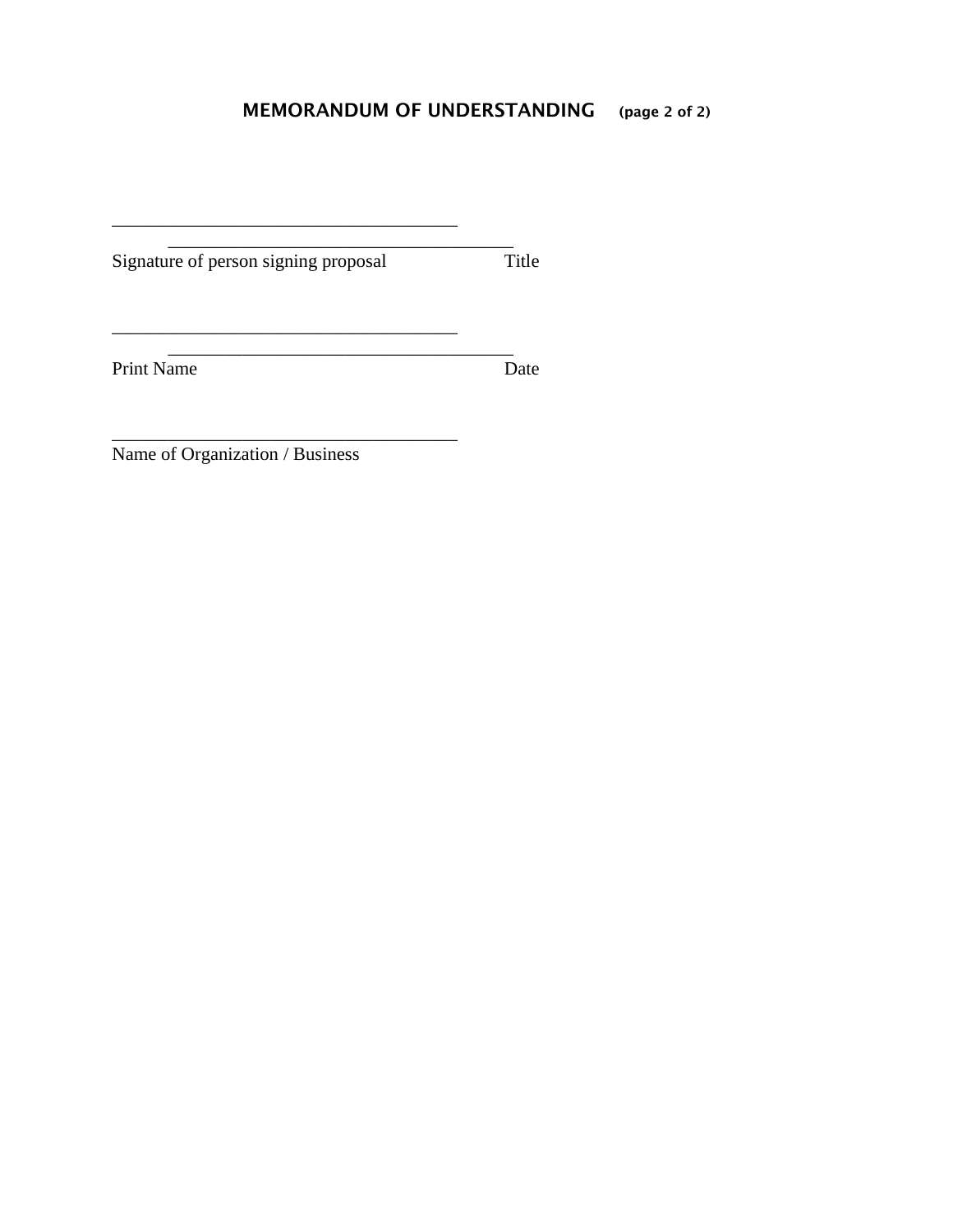#### **REQUEST FOR PAYMENT - GUIDELINES**

- 1. Each Request for Payment must be accompanied by a PROJECT STATUS REPORT (PSR). The PSR is to be completed by the CPC Project Manager with the Applicant's assistance (Fed ID #'s are in CPC File) and signed by the Applicant's authorized representative and CPC Project Manager.
- 2. A Cover Invoice, from the Applicant to the CPC on the agency's letterhead, must be attached under the Project Status Report and over the other supporting documents, including invoices, receipts, and cancelled checks. The Cover Invoice should include line by line the annexed invoices (from vendors) and listed in the exact same order as the attached substantiating invoices. Payments will be made directly to the Applicant unless the Applicant is a Town of Nantucket department.
- 3. When an invoice has been paid by your agency and you are requesting reimbursement, please have a copy of the cancelled check attached to that invoice and PAID stamp and an authorized signature on that invoice, so that the CPC knows to reimburse your organization. If invoices contain items for both project and nonproject related items, the invoice should be highlighted to easily reference the items that are project related.
- 4. State Law prohibits reimbursement for sales tax. Please adjust invoices appropriately to reflect this.
- 5. Expenses incurred during periods unrelated to an approved project shall not be permitted. All expenses must relate strictly to the project as approved.
- 6. Phone bill expenses require documented minutes related to the project. Receipts for reimbursable office expenses are required.
- 7. If payments are for contracted services, a copy of the signed contract should accompany the request. Additionally, we require a detailed report of billable hours (if applicable).
- 8. If charges are for newspaper ads, tear sheets must be provided. If this is not available, a copy of the advertisement showing the date of publication is required.
- 9. Fees for meetings and conferences may be reimbursable if they fall within the scope of a project. Official documentation of the meeting, seminar, etc. must be provided.
- 10. If charges are for travel, receipts are required (tickets, parking vouchers, food) as well as documentation regarding reason for travel (i.e. program, agenda, registration form). Such charges must relate directly to the project. Mileage charges are subject to the standard reimbursement rate applied by the Town of Nantucket.
- 11. The meals allowances established by the Town shall apply to all reimbursement requests. Gratuities are included within these limits. These limits are strictly adhered to by the CPC. No allowance is permitted for alcoholic beverages.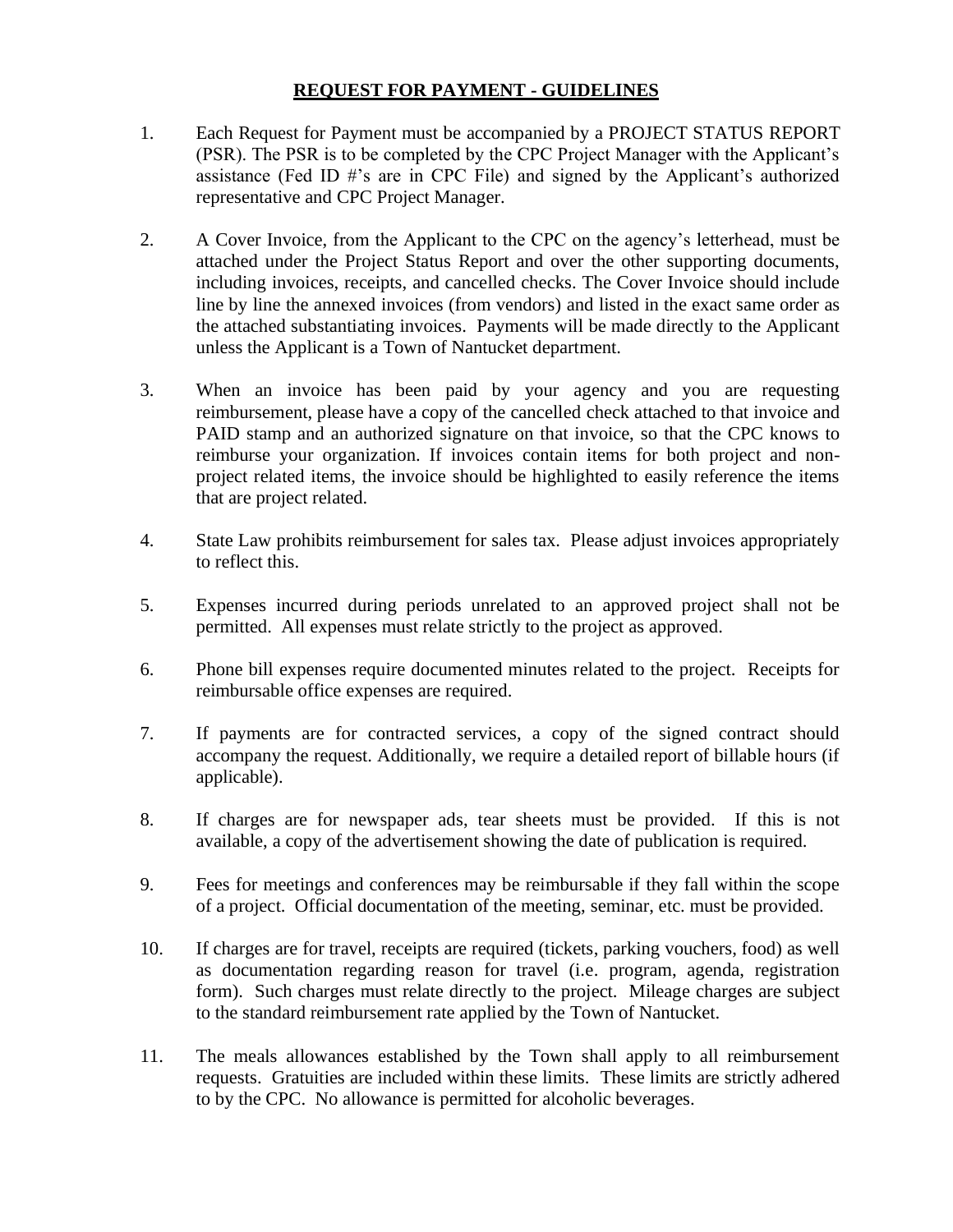- 12. Please DO NOT STAPLE or PAPERCLIP anything in the Request for Funds packet. Whenever possible make sure copies are on  $8\frac{1}{2}$  x 11 paper (i.e. a copy of a cancelled check for a bank statement should be copied onto a standard sheet of paper, not cut out and attached as is).
- 13. Requests for Payment are voted on by the CPC at a monthly meeting (usually the third Tuesday of each month). All Requests for Payment and supporting documentation are to be submitted to your Project Manager. It is imperative that the Project Manager and applicant have jointly reviewed the Request for Payment before it is submitted to the Committee by the CPC Project Manager.
- 14. Completed requests must be at the CPC Office by no later than one week before a scheduled CPC monthly meeting.
- 15. NEVER hesitate to contact either the office Administrator or Chair if you have questions about how to submit a Request for Payment (508-325-6682 or nantucket.cpc@verizon.net).

#### **MEALS ALLOWANCE**

| <b>MEAL</b>      | <b>MAXIMUM ALLOWANCE*</b> | <b>APPLICABLE PERIOD</b>       |
|------------------|---------------------------|--------------------------------|
| <b>Breakfast</b> | Eight Dollars (\$8)       | on work status before7:00AM    |
| Lunch            | Twelve Dollars (\$12)     | on work status from 8:30 AM to |
| 5:00PM           |                           |                                |
| Dinner           | Twenty-two Dollars (\$22) | on work status after 7:00 PM   |
|                  |                           |                                |

\* Maximum Allowance Includes Gratuity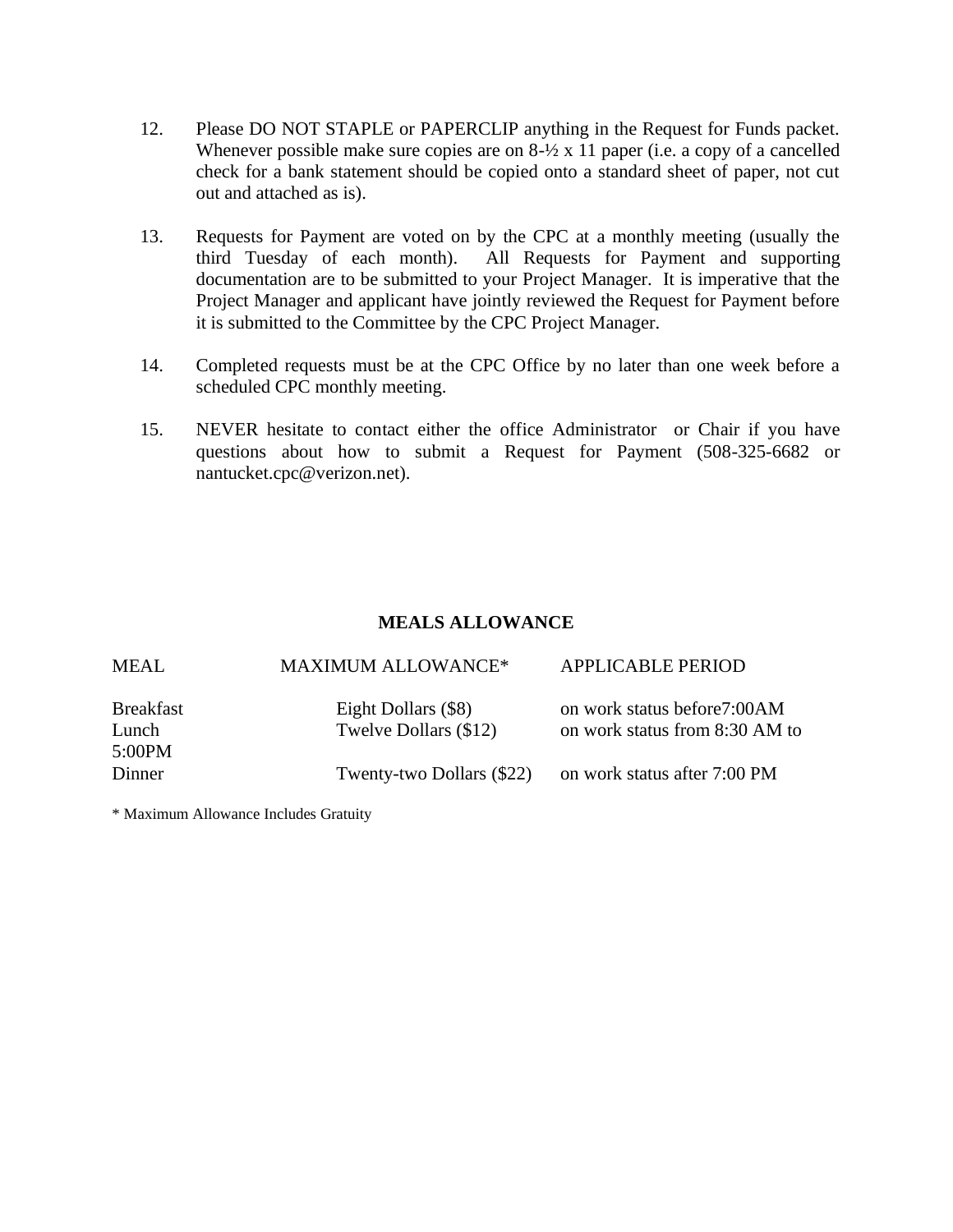

**Community Preservation Committee**

# PROJECT STATUS REPORT

| <b>Approved</b> / Denied                                                                                                                                                                                                       |  |                                                                                                                                                                                                                                                                                                                                                                                                                                                                                                                                                                                                                                                                                                                                                                                                                                                                                                                                        |                                                          |
|--------------------------------------------------------------------------------------------------------------------------------------------------------------------------------------------------------------------------------|--|----------------------------------------------------------------------------------------------------------------------------------------------------------------------------------------------------------------------------------------------------------------------------------------------------------------------------------------------------------------------------------------------------------------------------------------------------------------------------------------------------------------------------------------------------------------------------------------------------------------------------------------------------------------------------------------------------------------------------------------------------------------------------------------------------------------------------------------------------------------------------------------------------------------------------------------|----------------------------------------------------------|
|                                                                                                                                                                                                                                |  |                                                                                                                                                                                                                                                                                                                                                                                                                                                                                                                                                                                                                                                                                                                                                                                                                                                                                                                                        |                                                          |
|                                                                                                                                                                                                                                |  |                                                                                                                                                                                                                                                                                                                                                                                                                                                                                                                                                                                                                                                                                                                                                                                                                                                                                                                                        |                                                          |
| Deed Restriction: On File $\Box$ Pending                                                                                                                                                                                       |  |                                                                                                                                                                                                                                                                                                                                                                                                                                                                                                                                                                                                                                                                                                                                                                                                                                                                                                                                        | Exempt $\Box$                                            |
|                                                                                                                                                                                                                                |  |                                                                                                                                                                                                                                                                                                                                                                                                                                                                                                                                                                                                                                                                                                                                                                                                                                                                                                                                        |                                                          |
|                                                                                                                                                                                                                                |  |                                                                                                                                                                                                                                                                                                                                                                                                                                                                                                                                                                                                                                                                                                                                                                                                                                                                                                                                        |                                                          |
| Phone / Fax / E-ail: 2008 and 2008 and 2008 and 2008 and 2008 and 2008 and 2008 and 2008 and 2008 and 2008 and 2008 and 2008 and 2008 and 2008 and 2008 and 2008 and 2008 and 2008 and 2008 and 2008 and 2008 and 2008 and 200 |  |                                                                                                                                                                                                                                                                                                                                                                                                                                                                                                                                                                                                                                                                                                                                                                                                                                                                                                                                        |                                                          |
| Description of Request / Project Phase:                                                                                                                                                                                        |  |                                                                                                                                                                                                                                                                                                                                                                                                                                                                                                                                                                                                                                                                                                                                                                                                                                                                                                                                        |                                                          |
|                                                                                                                                                                                                                                |  |                                                                                                                                                                                                                                                                                                                                                                                                                                                                                                                                                                                                                                                                                                                                                                                                                                                                                                                                        |                                                          |
| Project Timeline / Schedule:                                                                                                                                                                                                   |  |                                                                                                                                                                                                                                                                                                                                                                                                                                                                                                                                                                                                                                                                                                                                                                                                                                                                                                                                        |                                                          |
| Issues / Comments / Concerns:                                                                                                                                                                                                  |  |                                                                                                                                                                                                                                                                                                                                                                                                                                                                                                                                                                                                                                                                                                                                                                                                                                                                                                                                        |                                                          |
| <b>Total Amount Approved:</b>                                                                                                                                                                                                  |  |                                                                                                                                                                                                                                                                                                                                                                                                                                                                                                                                                                                                                                                                                                                                                                                                                                                                                                                                        |                                                          |
| <b>Balance Forward:</b><br>Disbursement Amount Requested:<br><b>Balance Due:</b>                                                                                                                                               |  | $\frac{1}{2}$<br>$\begin{picture}(20,20) \put(0,0){\line(1,0){100}} \put(15,0){\line(1,0){100}} \put(15,0){\line(1,0){100}} \put(15,0){\line(1,0){100}} \put(15,0){\line(1,0){100}} \put(15,0){\line(1,0){100}} \put(15,0){\line(1,0){100}} \put(15,0){\line(1,0){100}} \put(15,0){\line(1,0){100}} \put(15,0){\line(1,0){100}} \put(15,0){\line(1,0){100}} \$<br>$\begin{array}{c c} \n\multicolumn{3}{c }{\textbf{\textcolor{red}{\bf\textcolor{green}{\bf\textcolor{green}{\bf\textcolor{green}{\bf\textcolor{green}{\bf\textcolor{green}{\bf\textcolor{green}{\bf\textcolor{green}{\bf\textcolor{blue}{\bf\textcolor{blue}{\bf\textcolor{blue}{\bf\textcolor{blue}{\bf\textcolor{blue}{\bf\textcolor{blue}{\bf\textcolor{blue}{\bf\textcolor{blue}{\bf\textcolor{blue}{\bf\textcolor{blue}{\bf\textcolor{blue}{\bf\textcolor{blue}{\bf\textcolor{blue}{\bf\textcolor{blue}{\bf\textcolor{blue}{\bf\textcolor{blue}{\bf\textcolor{$ |                                                          |
|                                                                                                                                                                                                                                |  |                                                                                                                                                                                                                                                                                                                                                                                                                                                                                                                                                                                                                                                                                                                                                                                                                                                                                                                                        | Date: $\_\_$                                             |
|                                                                                                                                                                                                                                |  |                                                                                                                                                                                                                                                                                                                                                                                                                                                                                                                                                                                                                                                                                                                                                                                                                                                                                                                                        |                                                          |
|                                                                                                                                                                                                                                |  |                                                                                                                                                                                                                                                                                                                                                                                                                                                                                                                                                                                                                                                                                                                                                                                                                                                                                                                                        | Date: $\frac{1}{\sqrt{1-\frac{1}{2}} \cdot \frac{1}{2}}$ |
|                                                                                                                                                                                                                                |  |                                                                                                                                                                                                                                                                                                                                                                                                                                                                                                                                                                                                                                                                                                                                                                                                                                                                                                                                        | Next Contact Date:                                       |